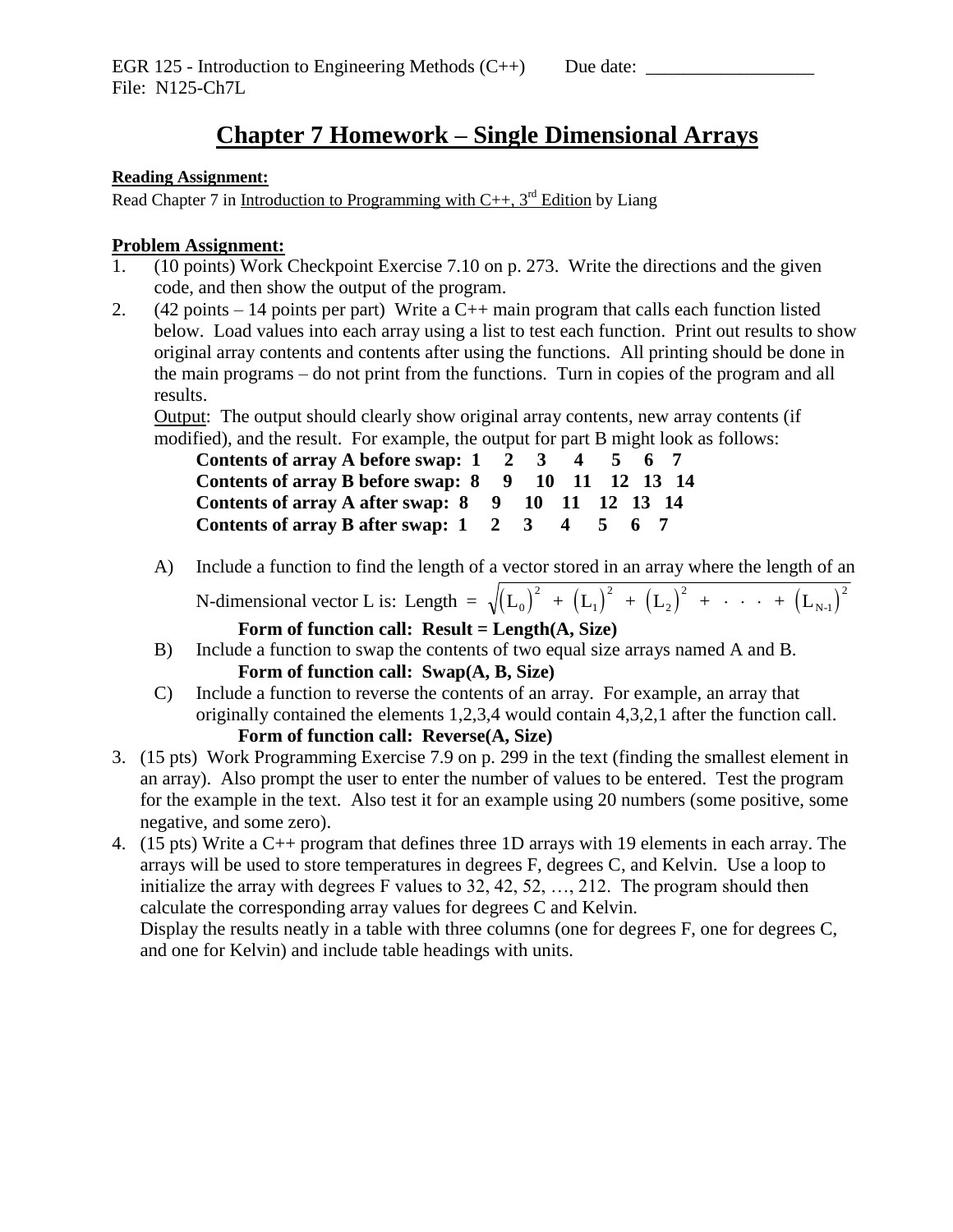## Page 2

5. (18 points) Determine the output for each part below by hand (do not compile the programs).

| // Array Homework: Problem 5A                                           |         |
|-------------------------------------------------------------------------|---------|
| #include <iostream></iostream>                                          |         |
| using namespace std;                                                    |         |
| int main(void)                                                          |         |
| int const ArraySize=10;<br>$\{$                                         |         |
| int Sum = 0, A[ArraySize] = $\{5, 10, 15, 20, 25, 30\}$ ;               |         |
| double Avg;                                                             |         |
| for (int j = 0; j < ArraySize; j++) Sum += A[j];                        |         |
| $Avg = Sum/ArraySize;$                                                  | $Avg =$ |
| $\text{cout} \ll \text{"Avg} = \text{"} \ll \text{Avg} \ll \text{end};$ |         |
| system("pause");                                                        |         |
| return $0$ ;                                                            |         |
|                                                                         |         |
| // Array Homework: Problem 5B                                           |         |
| #include <iostream></iostream>                                          |         |
| using namespace std;                                                    |         |
| int main(void)                                                          |         |
| int const ArraySize=10;<br>$\left\{ \right.$                            |         |
| int Sum = 0, $A[ArraySize]$ ;                                           |         |
| double Avg;                                                             | $Sum =$ |
| for (int j = 0; j < ArraySize; j++) A[j] = $3$ *j;                      |         |
| for (int k = 0; k < ArraySize; k += 2) Sum += $A[k]$ ;                  |         |
| $\text{cout} \ll \text{"Sum} = \text{"} \ll \text{Sum} \ll \text{end}$  |         |
| system("pause");                                                        |         |
| return $0$ ;                                                            |         |
|                                                                         |         |
| // Array Homework: Problem 5C                                           |         |
| #include <iostream></iostream>                                          |         |
| using namespace std;                                                    |         |
| int main(void)                                                          |         |
| int const ArraySize=10;<br>$\left\{ \right.$                            |         |
| int Sum = 0, $A[ArraySize]$ ;                                           |         |
| double Avg;                                                             |         |
| for (int j = 0; j < ArraySize; j++) A[j] = j-j*j;                       |         |
| for (int k = 0; k < ArraySize/2; k++) Sum += A[k];                      |         |
| $\text{cout} \ll \text{"Sum} = \text{"} \ll \text{Sum} \ll \text{end}$  |         |
| system("pause");                                                        |         |
| return $0$ ;                                                            |         |
|                                                                         |         |